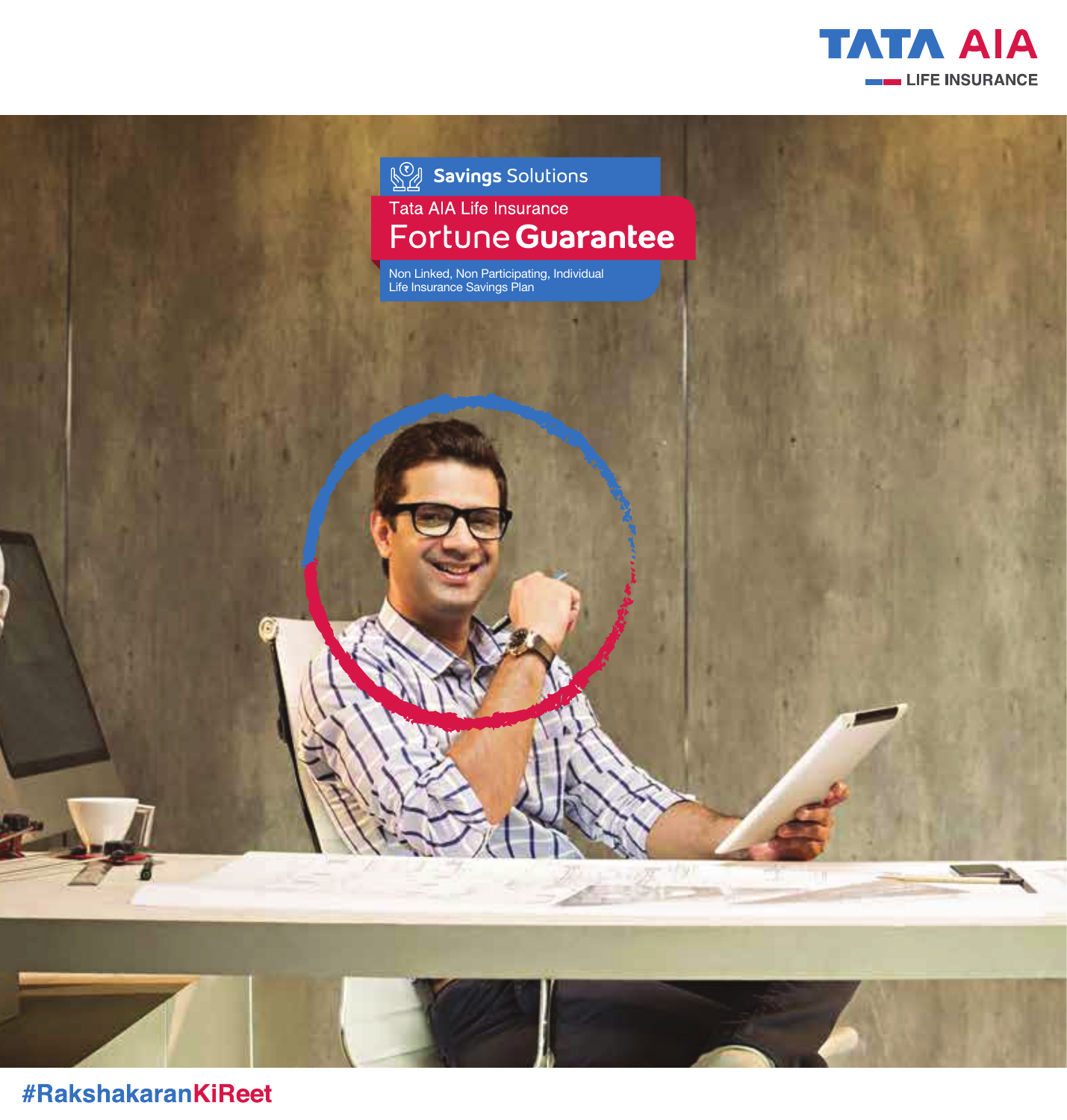# **Tata AIA Life Insurance Fortune Guarantee**

Non Linked Non Participating Individual Life Insurance Savings Plan

At every stage of your life you have a milestone to achieve. Along with this you also carry the burden of any uncertainty happening & work towards being prepared to face the same. Life Insurance is the best way to protect your family from financial crisis in case of an unfortunate event and help you to fulfill your dreams.

We present, Tata AIA Life Insurance Fortune Guarantee that provides life insurance cover throughout the policy term for the financial security of your family and a Guaranteed lump sum benefit on maturity to fulfill your future goals. You can also enhance your protection cover with a wide range of riders.

# **Key Features**

- Guaranteed\* lump sum benefit on Maturity
- Life cover to protect your loved ones
- Flexible policy term & premium paying term
- Higher benefits for female lives
- Option to enhance protection through riders

\*Provided the policy is in force and all due premiums have been paid, on maturity. Maturity benefit depends on the entry age, gender, policy term, premium payment term and premium band

# **Eligibility Criteria**

| <b>Plan Parameters</b> |                                                                                                                                                                                                                        |  |  |  |
|------------------------|------------------------------------------------------------------------------------------------------------------------------------------------------------------------------------------------------------------------|--|--|--|
| Minimum Issue Age      | 18 years less Policy Term or 0 years (30<br>days), whichever is higher                                                                                                                                                 |  |  |  |
| Maximum Issue Age      | 80 years less Policy Term or 65 years,<br>whichever is lower                                                                                                                                                           |  |  |  |
| Max Maturity Age       | 75 years for Policy Term 10 years                                                                                                                                                                                      |  |  |  |
|                        | 76 years for Policy Term 11 years                                                                                                                                                                                      |  |  |  |
|                        | 77 years for Policy Term 12 years                                                                                                                                                                                      |  |  |  |
|                        | 78 years for Policy Term 13 years                                                                                                                                                                                      |  |  |  |
|                        | 79 years for Policy Term 14 years                                                                                                                                                                                      |  |  |  |
|                        | 80 years for Policy Term 15 to 40 years                                                                                                                                                                                |  |  |  |
| Policy Term            | 10 years to 40 years                                                                                                                                                                                                   |  |  |  |
| Premium Payment Term   | 5 years to 10 years                                                                                                                                                                                                    |  |  |  |
| Premium Mode           | Annual/Semi-annual/Quarterly/Monthly                                                                                                                                                                                   |  |  |  |
|                        | 10 times Annualized Premium                                                                                                                                                                                            |  |  |  |
| Basic Sum Assured      | "Annualized Premium" shall be the<br>premium amount payable in a year<br>chosen by the policy holder, excluding<br>the taxes, rider premiums underwriting<br>extra premiums and loading for modal<br>premiums, if any. |  |  |  |

| Minimum Annualized<br>Premium | ₹ 24.000                          |
|-------------------------------|-----------------------------------|
| Maximum Annualized<br>Premium | No Limit, Subject to Underwriting |

# All references to age is as on last birthday.

You may choose to pay your premiums in Annual, Semi-annual, Quarterly or Monthly mode as per your convenience.

### Modal loading is as follows:

| <b>Annual Premium Rate</b>                              | : Multiply Annual Premium Rate<br>by 1 (i.e. No loading).               |  |  |
|---------------------------------------------------------|-------------------------------------------------------------------------|--|--|
| Semi-Annual Premium Rate                                | : Multiply Annual Premium Rate<br>by 0.51 (i.e. loading of 2%).         |  |  |
| <b>Quarterly Premium Rate</b>                           | : Multiply Annual Premium Rate<br>by $0.26$ (i.e. loading of $4\%$ ).   |  |  |
| Monthly Premium Rate                                    | : Multiply Annual Premium Rate<br>by $0.0883$ (i.e. loading of $6\%$ ). |  |  |
| Increase / Decrease in Basic Sum Assured is not allowed |                                                                         |  |  |

**How does Tata AIA Life Insurance Fortune Guarantee work?** 



\*Maturity benefit factor varies with the entry age, gender, policy term, premium paying term and premium band. For more details refer 'What are vour benefits?' section.

# **What are your Bene**fi**ts?**

You are eligible for the following benefits under this product:

## **Maturity Benefit**

Maturity Sum Assured will be paid on maturity. The "Maturity Sum Assured" is equal to maturity benefit factor multiplied by Total Premiums Paid, where maturity benefit factor varies as per the policy term, premium paying term, gender, annualized premium band & entry age. Please refer Company's website www.tataaia.com for more details on Maturity Benefit factors.

## **Death Benefit**

In case of unfortunate event of the death of the insured; during the term of the policy. Sum Assured on death as defined below shall be payable.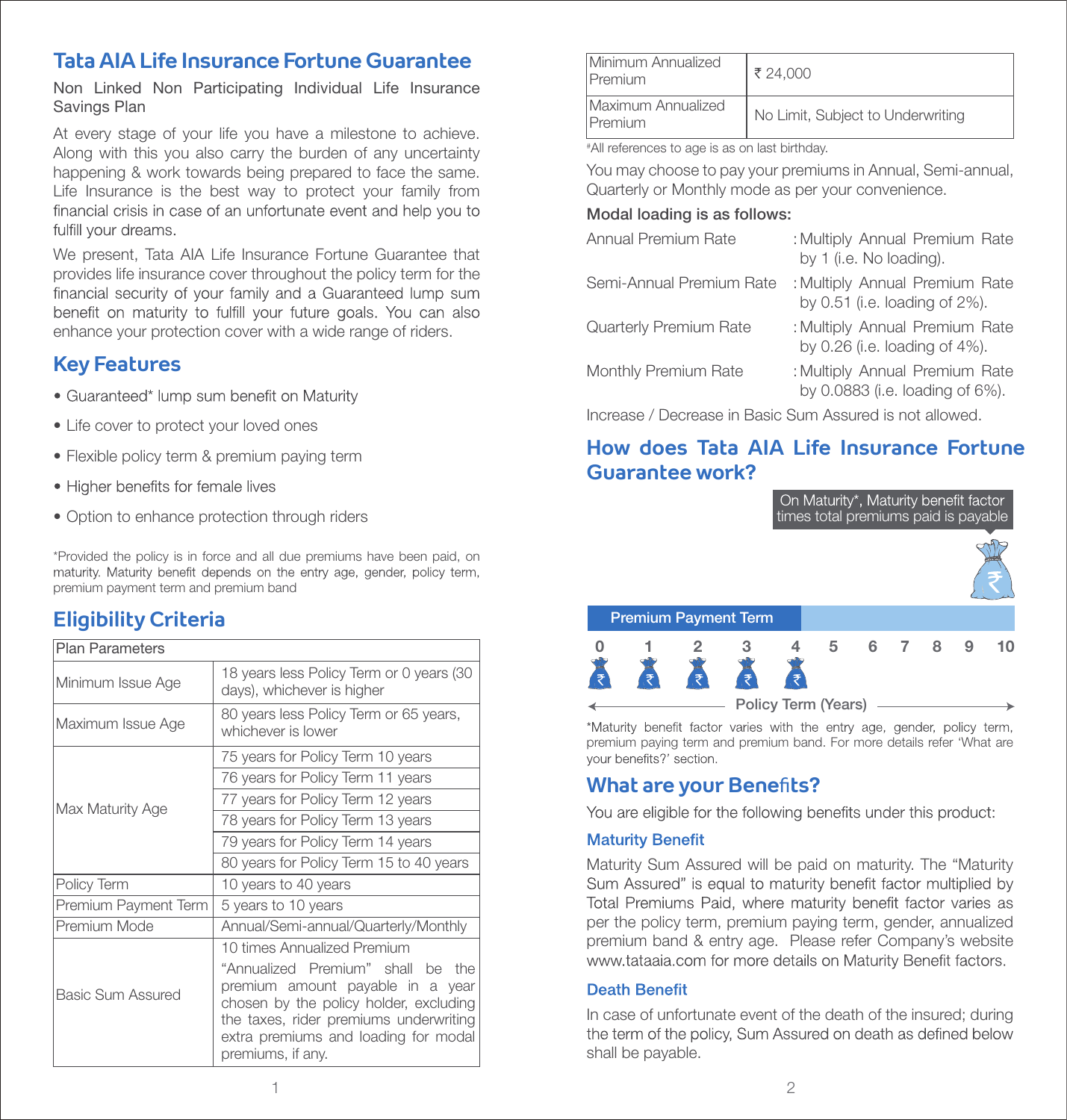- "Sum Assured on death" shall be the highest of the following:
- Basic Sum Assured
- 105% of the Total Premiums Paid up to the date of death
- Maturity Sum Assured

**Where** 

"Basic Sum Assured" is 10 times of the Annualized Premium.

"Annualized Premium" shall be the premium amount payable in a year chosen by the policy holder, excluding the taxes, rider premiums underwriting extra premiums and loading for modal premiums, if any.

"Total Premiums Paid" means total of all the premiums received excluding any extra premiums, any rider premiums and taxes.

"Maturity Sum Assured" refers to the absolute amount of benefit which is quaranteed to become payable on maturity of the policy.

# **Additional Bene**fi**ts:**

## Flexibility of Additional Coverage<sup>1</sup>

You have further flexibility to customize your product by adding the following optional riders. These riders can be attached only at the policy inception.

The Policyholders have an option to choose the following riders:

- 1. Tata AIA Life Insurance Accidental Death and Dismemberment (Long Scale) (ADDL) Rider(UIN:110B028V03)
- 2. Tata AIA Life Insurance Waiver of Premium Plus (WOPP) Rider (UIN:110B029V02)

## Tata AIA Life Insurance Accidental Death and Dismemberment (Long Scale) (ADDL) Rider (UIN: 110B028V03)

This rider ensures protection of your family by paying your nominee an amount equal to the rider sum assured in case of an accidental death. In case of severe dismemberment like loss of limbs or bodily functions or severe burns due to an accident, it will pay a percentage of the rider sum assured as per the ADDL benefit chart. The benefits will be doubled in case of certain accidental death or dismemberments. This rider can be attached only at Policy inception.

## Tata AIA Life Insurance Waiver of Premium Plus (WOPP) Rider (UIN: 110B029V02)

This rider provides for the waiver of all future premiums of the basic policy which fall due in case of death or while the proposer is totally and permanently disabled (provided that the death occurs /disability commences before the proposer reaches 70 years or the end of premium payment term of the basic plan, whichever is earlier). This rider can be attached only at Policy inception.

There is no overlap in benefit offered under different riders and

rider benefits shall be payable separately in addition to base plan benefits.

1 Riders are not mandatory and are available for a nominal extra cost. For please refer to the Rider Brochure or contact our Insurance Advisor/Intermediary or visit our nearest branch office.

# **Bene**fi**t Illustration**

Following are the benefits payable at the given ages for Policy term 15 years and Premium Payment Term of 5 years for a healthy life and for standard age proof:-

All amount in Rupees

| Age of the<br>Life Insured<br>(years) | Annual<br>Premium <sup>^</sup> | <b>Basic Sum</b><br>Assured | Maturity<br>Benefit# |
|---------------------------------------|--------------------------------|-----------------------------|----------------------|
|                                       | ₹ 100,000                      | ₹10.00.000                  | ₹9.75.000            |
| 35                                    | ₹ 500,000                      | ₹50,00,000                  | ₹49.50.000           |
|                                       | ₹10.00.000                     | ₹1.00.00.000                | ₹ 1,00,00,000        |

^Premiums are excluding applicable taxes, cesses and levies. All Premiums are subject to applicable taxes, cesses & levies which will entirely be borne by the Policyholder and will always be paid by the Policyholder along with the payment of Premium. If any imposition (tax or otherwise) is levied by any statutory or administrative body under the Policy, Tata AIA Life Insurance Company Limited reserves the right to claim the same from the Policyholder. Alternatively, Tata AIA Life Insurance Company Limited has the right to deduct the amount from the benefits payable by Us under the Policy. Kindly refer the benefit illustration for the exact premium.

In case of unfortunate death of the insured, Death Benefit as defined under 'What are your Benefits' will be payable.

\*Provided the policy is in force, all due premiums have been paid and Insured survives till maturity.

# **Other plan features/ Terms and Conditions**

## Surrender

The policy can be surrendered any time during the term of the policy, provided at least two full year's premiums have been paid. The surrender value payable is higher of the Guaranteed Surrender Value (GSV) or Special Surrender Value (SSV).

GSV will be Total premium paid x GSV factor2

"Total Premiums Paid" means total of all the premiums received, excluding any extra premiums, any rider premium and taxes.

## The Special Surrender Value (SSV) will be calculated as follows:

Special Surrender Value Factor<sup>2</sup> x Maturity Sum Assured.

Company has the right to review the basis for calculating the SSV factors from time to time based on the experience and will be subject to prior approval of IRDA of India.

<sup>2</sup>For Guaranteed Surrender Value Factors and Special Surrender Value Factors, please refer to the policy contract.

## Grace Period

If you are unable to pay your Premium on time, a grace period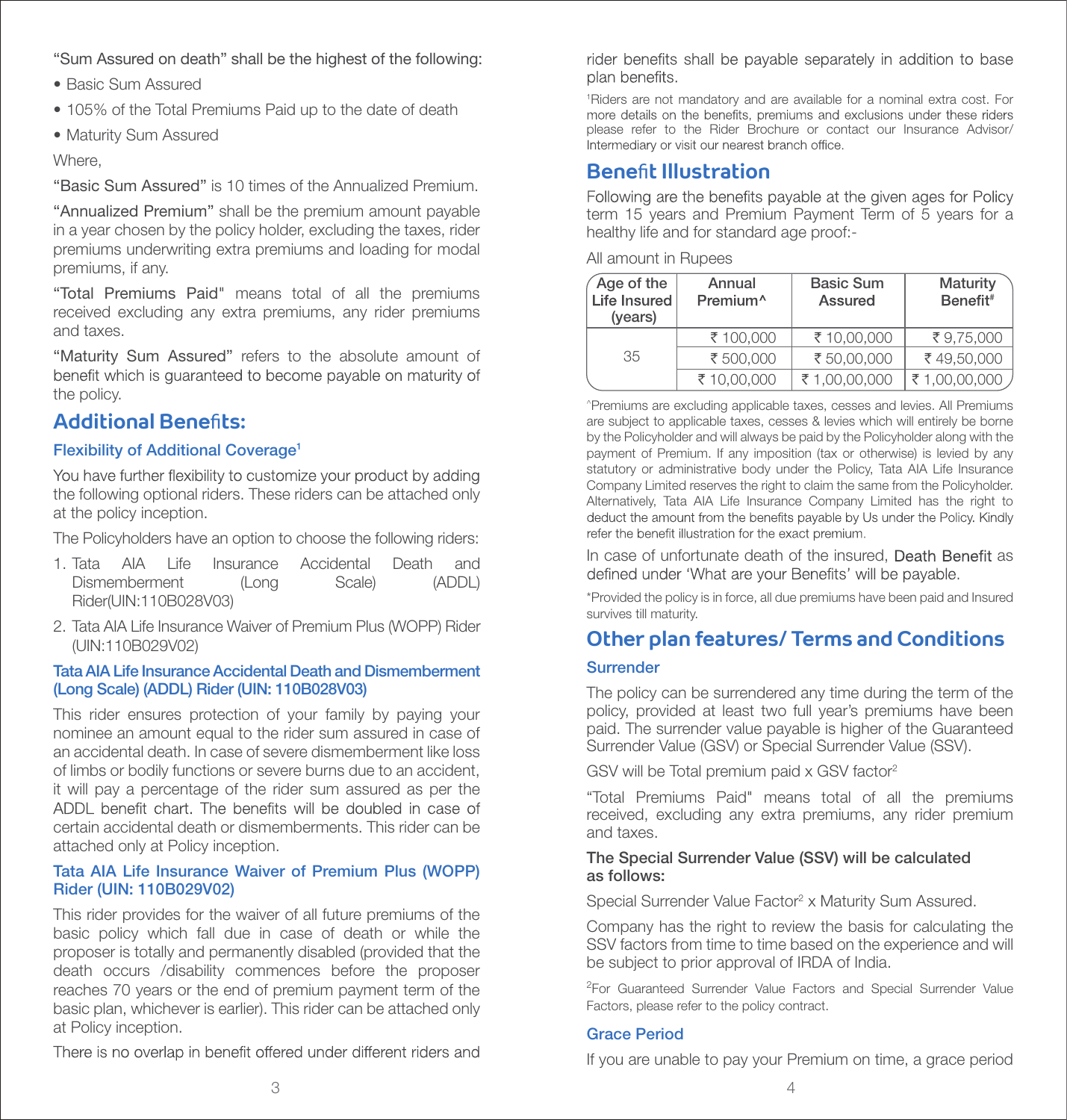of 15 days for monthly mode and 30 days for all other modes will be offered starting from the premium due date. The Policy will remain in force during this period. If any premium remains unpaid at the end of its Grace Period, the Policy shall lapse and have no further value except as may be provided under the Non-Forfeiture Section. If any death claim occurs during the grace period, any due premium (without interest) of the policy for the policy year, in which the event has occurred will be deducted from the death claim pay out.

## Non-forfeiture Provisions

If the full premiums for the first two policy years are not paid within the grace period, the policy shall lapse from the due date<br>of first unpaid premium and no benefits will be payable.

The policy will be converted into a Reduced Paid-up policy by default, provided full premiums for the first two policy years are paid and if the subsequent premiums remain unpaid.

Reduced Paid-up policy is a default non-forfeiture benefit, In case of Reduced Paid up policies, the benefits payable will be as below:

On death of the life insured during the policy term: the benefit payable shall be highest of the following:

- Basic Sum Assured x (No of premiums paid)/ (No of premiums payable, during the entire policy term)
- Maturity Sum Assured

This total amount will be subject to a minimum of 105% of Total Premiums Paid, up to the date of death.

Maturity benefit in case of reduced paid up policies: Maturity Sum Assured

However, from the due date of First Unpaid Premium, but not later than 5 years from the due date of First Unpaid Premium; the policy can be revived by payment of full arrears of premiums together with interest.

## Revival

If a premium is in default beyond the Grace Period and subject to the Policy not having been surrendered, you may<br>reinstate/revive the same within five (5) years after the due date of the first unpaid premium and before the date of maturity subject to underwriting & reinstatement rules of the company. However, the Company would require: a) A written application<br>from you for reinstatement/revival; b) Current health certificate of insured and other evidence of insurability satisfactory to the Company; c) Payment of all overdue premiums with interest; d) Repayment or reinstatement of any Indebtedness outstanding at the due date of the premium at default plus interest. The applicable interest rate for revival is determined using the SBI domestic Term Deposit rate for '1 year to 455 days', plus 2%. Any alteration in the formula will be subject to prior approval of IRDAI. The simple interest rate applicable as on 1st Oct 2020, is 6.90% p.a. [i.e. SBI interest rate of 4.90% (which rate may be revised from time to time) + 2%].

Any evidence of insurability requested at the time of reinstatement/revival will be based on the prevailing underwriting guidelines duly approved by the Board. The reinstatement/revival will be based on the Board approved underwriting policy.

## Free Look Period

If you are not satisfied with the terms & conditions/features of the policy, you have the right to cancel the Policy by providing written notice to the Company stating objections/reasons and receive a refund of all premiums paid without interest after deducting a) Proportionate risk premium for the period on cover, b) Stamp duty and medical examination costs and c) any applicable taxes, cesses and levies, which have been incurred for issuing the Policy. Such notice must be signed by you and received directly by the Company within 15 days after you receive the Policy Document. The said period of 15 days shall stand extended to 30 days, if the policy is sourced through distance marketing or electronic mode i.e. other than in person.

## Policy Loan

Policy Loan is available in Tata AIA Life Insurance Fortune Guarantee provided that the policy acquires Surrender Value, you may apply for a policy loan for such an amount within the extent of 65% of Surrender Value.

Interest rate applicable to Policy loan will be equal to the prevailing SBI (State Bank of India) domestic term deposit interest rate for tenure '1 year to 455 days' + 2%. The interest rate applicable as on 1st Oct 2020, is 6.90% p.a. [i.e. SBI interest rate of 4.90% (which rate may be revised from time to time) + 2%] compounded annually. This formula will be reviewed annually and can be altered only subject to prior approval of IRDAI.

## **Exclusion**

## Suicide

In case of death due to suicide within 12 months from the date of commencement of risk under the policy or from the date of revival of the policy, as applicable, the nominee or beneficiary of the policyholder shall be entitled to at least 80% of the total premiums paid till the date of death or the surrender value available as on the date of death whichever is higher, provided the policy is in force.

## **Tax Renefits**

Income Tax benefits would be available as per the prevailing income tax laws, subject to fulfillment of conditions stipulated therein. Tata AIA Life Insurance Company Ltd. does not assume

responsibility on tax implication mentioned anywhere in this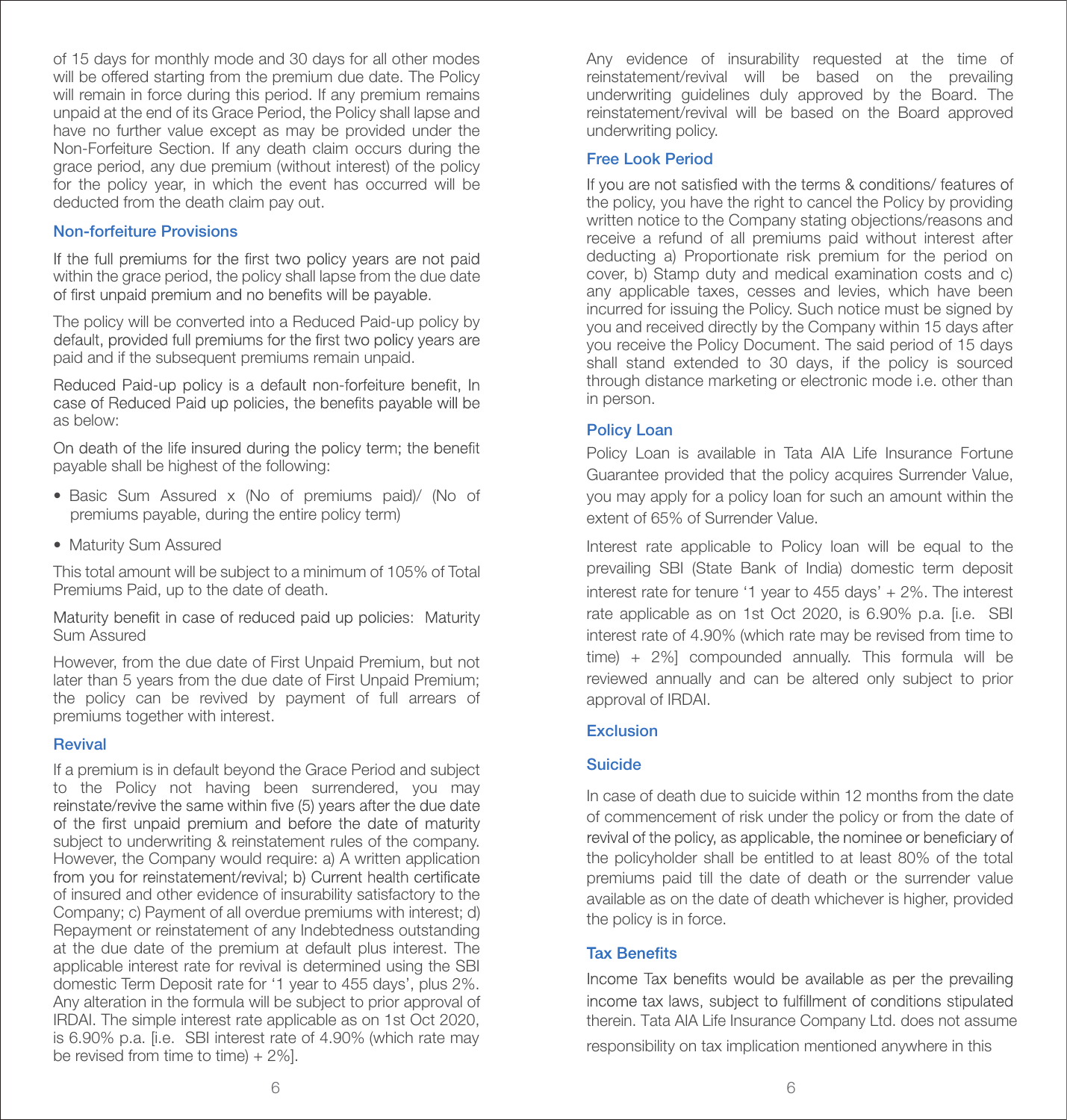document. Please consult your own tax consultant to know the tax benefits available to you.

### **Assignment**

Assignment allowed as per Section 38 of the Insurance Act 1938 as amended from time to time.

### **Nomination**

Nomination allowed as per provisions of Section 39 of the Insurance Act 1938 as amended from time to time.

### (Prohibition of Rebates) Section 41 - of the Insurance Act, 1938 and amended from time to time.

- 1. No person shall allow or offer to allow, either directly or indirectly, as an inducement to any person to take out or renew or continue an insurance in respect of any kind of risk relating to lives or property in India, any rebate of the whole or part of the commission payable or any rebate of the premium shown on the policy, nor shall any person taking out or renewing or continuing a policy accept any rebate, except such rebate as may be allowed in accordance with the published prospectuses or tables of the Insurer.
- 2. Any person making default in complying with the provisions of this section shall be liable for a penalty which may extend to ten lakh rupees.

#### About Tata AIA Life

Tata AIA Life Insurance Company Limited (Tata AIA Life) is a joint venture company, formed by Tata Sons Ltd. and AIA Group Ltd (AIA). Tata AIA Life combines Tata's pre-eminent leadership position in India and AIA's presence as the largest, independent listed pan-Asia life insurance group in the world spanning 18 markets in Asia Pacific. Tata Sons holds a majority stake (51 per cent) in the company and AIA holds 49 per cent through an AIA International Limited. Tata AIA Life Insurance Company Limited was licensed to operate in India on February 12, 2001 and started operations on April 1, 2001.

## DISCLAIMER·

- The brochure is not a contract of insurance. The precise terms and conditions of this plan are specified in the policy contract available on Tata AIA Life website.
- Buying a Life Insurance policy is a long-term commitment. An early termination of the policy usually involves high costs and the surrender value payable may be less than the total premium paid.
- This product brochure should be read along with Benefit Illustration.
- This product is underwritten by Tata AIA Life Insurance Company Ltd. This plan is not a guaranteed issuance plan and it will be subject to Company's underwriting and acceptance.
- Insurance cover is available under this product.
- Riders are not mandatory and are available for a nominal extra

cost. For more details on benefits, premiums and exclusions under the Rider(s), please contact Tata AIA Life's Insurance Advisor/ Intermediary/ Branch.

- In case of non-standard lives and on submission of non-standard age proof, extra premiums will be charged as per our underwriting guidelines.
- Risk cover commences along with policy commencement for all lives, including minor lives.

BEWARE OF SPURIOUS/ FRAUD PHONE CALLS!

IRDAI is not involved in activities like selling insurance policies, announcing bonus or investment of premiums. Public receiving such phone calls are requested to lodge a police complaint.